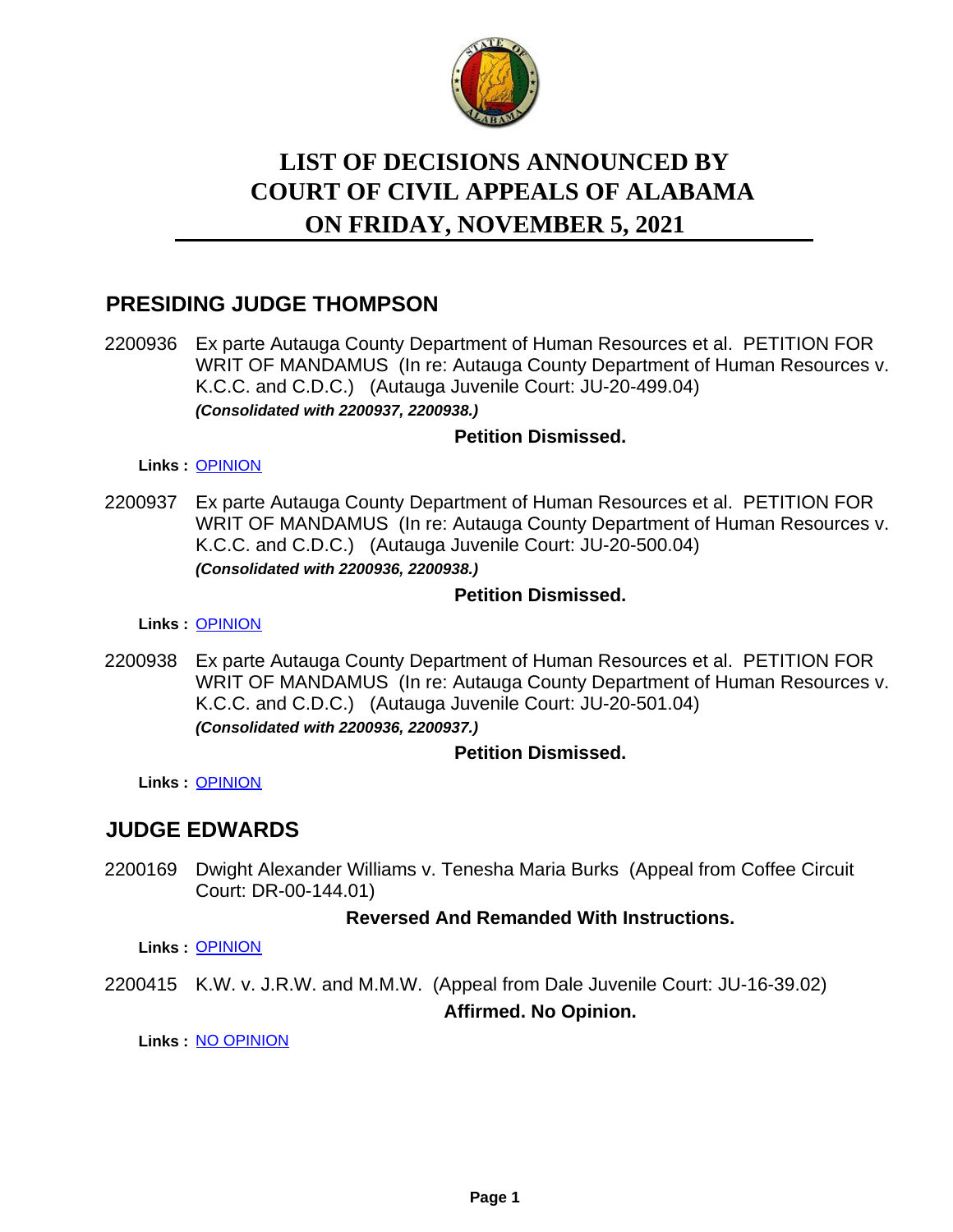# **JUDGE HANSON**

2200286 B.B. v. Jefferson County Department of Human Resources (Appeal from Jefferson Family Court: JU-16-1576.03) *(Consolidated with 2200287, 2200358, 2200359.)*

#### **Affirmed. No Opinion.**

**Links :** [NO OPINION](https://acis.alabama.gov/displaydocs.cfm?no=1106243&event=66O0JRONN)

2200287 B.B. v. Jefferson County Department of Human Resources (Appeal from Jefferson Family Court: JU-16-1763.03) *(Consolidated with 2200286, 2200358, 2200359.)*

## **Affirmed. No Opinion.**

#### **Links :** [NO OPINION](https://acis.alabama.gov/displaydocs.cfm?no=1106243&event=66O0JRONN)

2200358 J.A.S.L. v. Jefferson County Department of Human Resources (Appeal from Jefferson Family Court: JU-16-1576.03) *(Consolidated with 2200286, 2200287, 2200359.)*

## **Affirmed. No Opinion.**

#### **Links :** [NO OPINION](https://acis.alabama.gov/displaydocs.cfm?no=1106243&event=66O0JRONN)

2200359 J.A.S.L. v. Jefferson County Department of Human Resources (Appeal from Jefferson Family Court: JU-16-1763.03) *(Consolidated with 2200286, 2200287, 2200358.)*

#### **Affirmed. No Opinion.**

**Links :** [NO OPINION](https://acis.alabama.gov/displaydocs.cfm?no=1106243&event=66O0JRONN)

2200541 K.G. v. Walker County Department of Human Resources (Appeal from Walker Juvenile Court: JU-20-198.01) *(Consolidated with 2200542.)*

#### **Affirmed. No Opinion.**

**Links :** [NO OPINION](https://acis.alabama.gov/displaydocs.cfm?no=1106246&event=66O0JROXC)

2200542 K.G. v. Walker County Department of Human Resources (Appeal from Walker Juvenile Court: JU-20-199.01) *(Consolidated with 2200541.)*

## **Affirmed. No Opinion.**

**Links :** [NO OPINION](https://acis.alabama.gov/displaydocs.cfm?no=1106246&event=66O0JROXC)